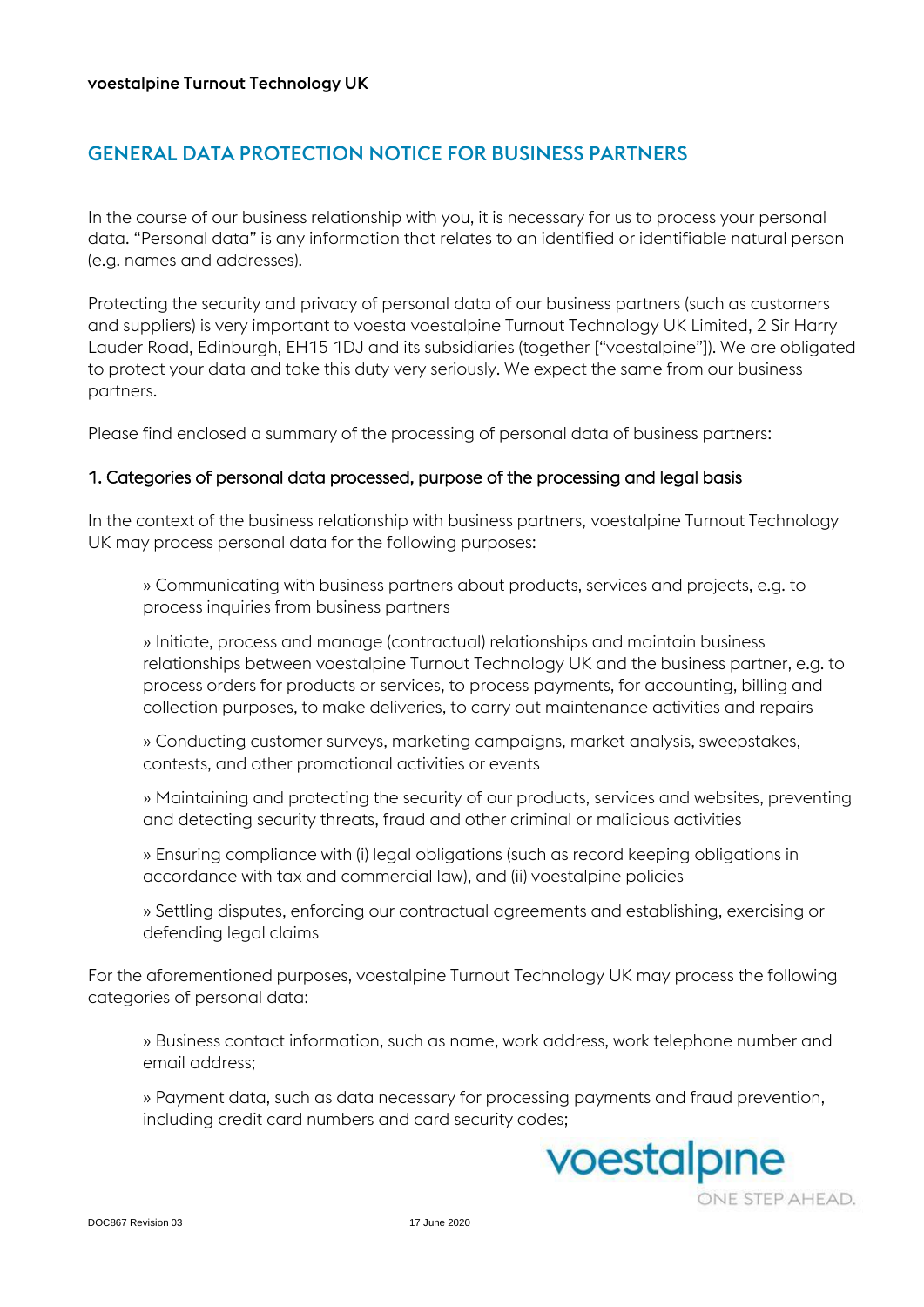#### voestalpine Turnout Technology UK

» Information collected from publicly available sources, information databases and credit agencies;

» Other information that has to be processed to initiate, process and manage (contractual) relationships and maintain business relationships or that you voluntarily provide, such as orders voestalpine Turnout Technology UK placed, order details, inquiries or project details, correspondence, other data pertaining to the business relationship

The processing of personal data is necessary to meet the aforementioned purposes including the performance of a contractual relationship or a pre-contractual activity with the business partner.

Unless indicated otherwise, the legal basis for the processing of personal data is Article 6 (1) (a) (if consent has been given) or Article 6 (1) (b) or (f) of the General Data Protection Regulation (GDPR).

» processing is necessary for the performance of a contract to which the data subject is party or for pre-contractual measures;

» processing is necessary for the purposes of the legitimate interests pursued by the controller or by a third party;

If aforementioned personal data is not provided or is insufficient or if voestalpin voestalpine Turnout Technology UK cannot collect the respective personal data the purposes described may not be met or the received inquiry/inquiries could not be processed. Note that this would not be considered failure to fulfill our obligations under a contract.

# 2. Transfer and disclosure of personal data

If legally permitted to do so, voestalpine voestalpine Turnout Technology UK may transfer personal data to other voestalpine Group companies (www.voestalpine.com/locations) or courts, authorities, attorneys, or other business partners (for example shipping and logistics partners for executing and processing orders).

Furthermore voestalpine Turnout Technology UK engages processors (service providers) to process personal data (within the scope of an IT support contract, for example). These processors are contractually bound to act in compliance with applicable data protection regulations.

Recipients of personal data may be located in countries outside of the European Union ("third countries"), in which applicable laws do not offer the same level of data protection as the laws of the respective individual's home country. In this case, according to the legal requirements personal data is only transferred if the European Commission has adopted an adequacy decision for the third country, if adequate safeguards have been agreed (e.g. EU Standard Contractual Clauses were concluded), the recipient participates in an approved certification system (e.g. EU-US Privacy Shield), binding corporate rules are implemented in accordance with Art. 47 of the General Data Protection Regulation or there is a derogation for specific situations in accordance with Art. 49 of the General Data Protection Regulation (e.g. because you explicitly consented to the proposed transfer, after having been informed of the possible risks of such transfers for the data subject due to the absence of an adequacy decision and appropriate safeguards). Further information and a copy of the implemented measures can be obtained from the contact listed under 6.

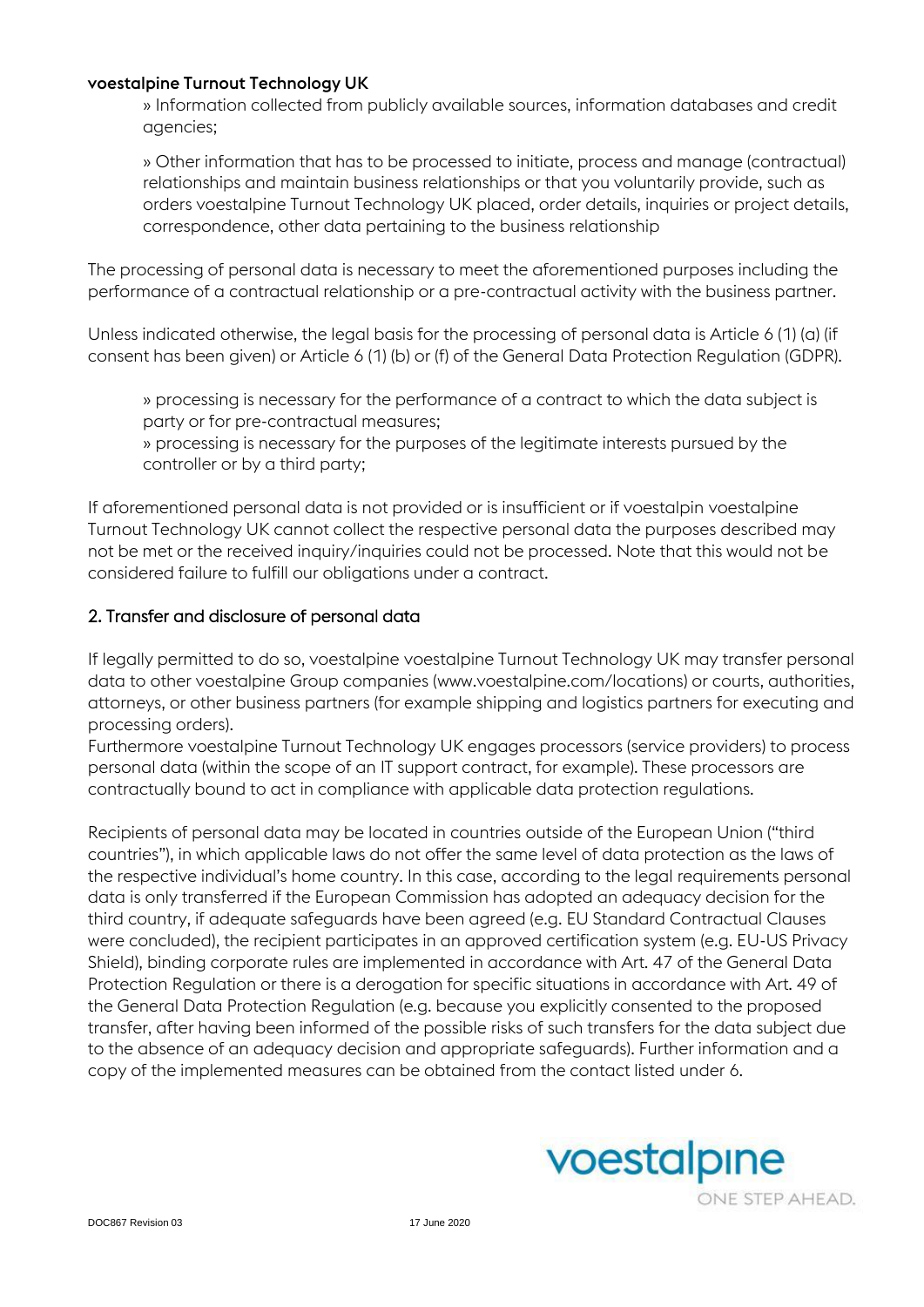# 3. Retention periods

Unless explicitly indicated otherwise at the time of the collection of your personal data (e.g. in a declaration of consent), your personal data will be erased if the retention of the personal data is no longer necessary to fulfill the purposes for which they were collected and if no statutory retention obligations (such as tax or commercial law) or establishment, exercise or defense of legal claims require us to further retain the data. voestalpine Turnout Technology UK

# 4. Right of access to and rectification or erasure of personal data, restriction of processing, Right to object to processing, right to data portability and right to withdraw explicitly granted consent

» In accordance with Art. 15 GDPR, you have the right to obtain from the controller confirmation as to whether or not personal data concerning you are being processed and access to information about this data.

» In accordance with Art. 16 GDPR, you have the right to obtain without undue delay the rectification of inaccurate personal data and to have incomplete personal data completed.

» In accordance with Art. 17 GDPR, you have the right to erasure of your personal data.

» In accordance with Art. 18, you have the right to restrict processing

» In accordance with Art. 20 GDPR, you have the right to data portability.

» In accordance with Art. 21 GDPR, you have the right to object to the processing of personal data.

» Finally, you are entitled to file a complaint with the supervisory authority.

» If processing of your personal data is based on your consent, you have the right to withdraw your consent at any time. The withdrawal of consent shall not affect the lawfulness of processing based on consent before its withdrawal.

In order for us to efficiently respond to such a request, we ask you to contact us using the contact data listed below and to provide us with confirmation of your identity, for example, by sending us an electronic copy of your ID.

# 5. Protection of your personal data

The security of your personal data is extremely important to us. We take specific measures to protect your personal data against loss, misuse, unauthorized access, manipulation or disclosure, including the following:

» Limited access to our premises (access control)

» Implementation of access rights and protection of media (access and transfer control)

» Deployment of network security measures such as antivirus software, firewalls, security updates, etc. (network control)